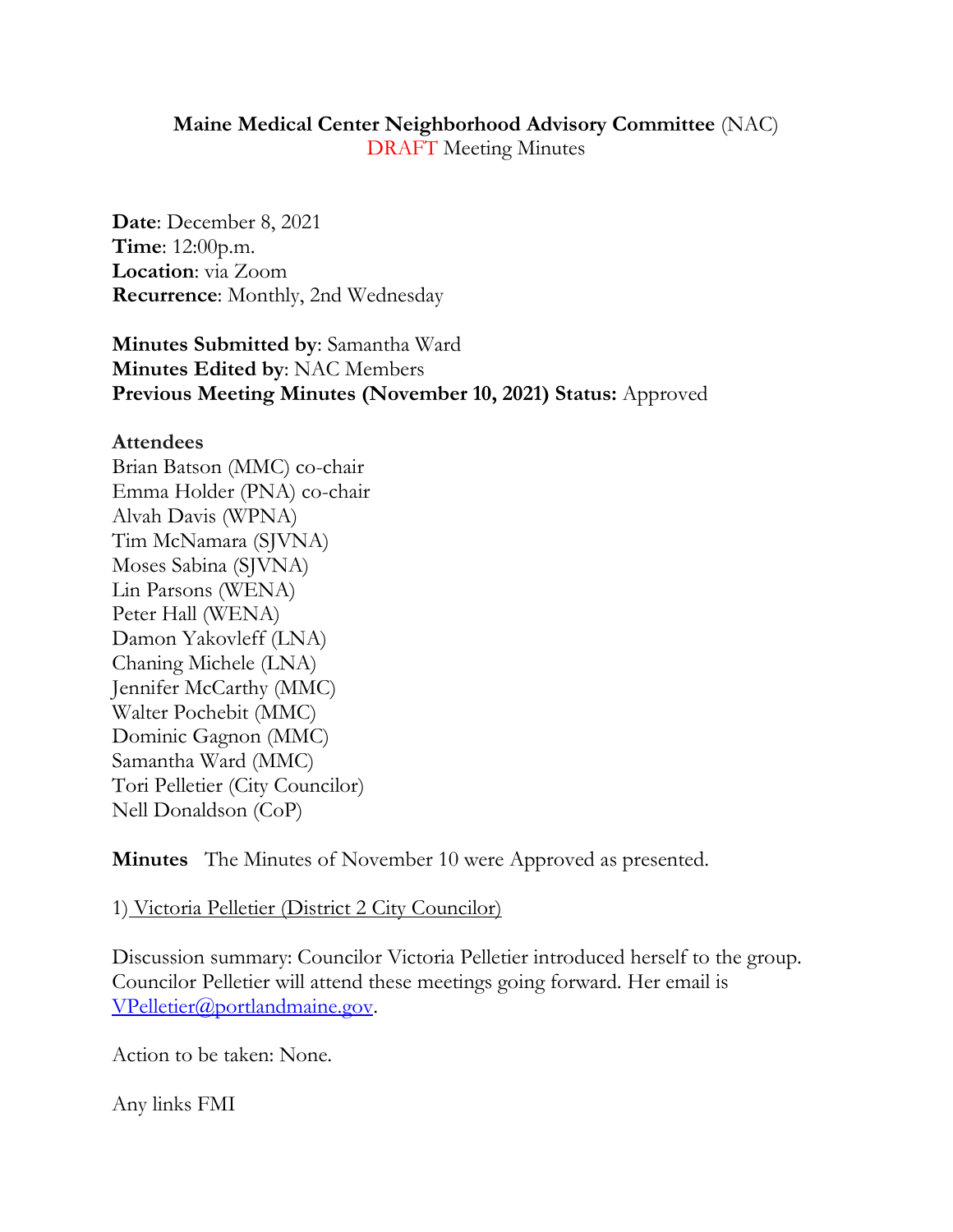## 2) Discussion of Work Plan 2022

Discussion summary: Emma opened the floor to neighborhoods to start the discussion. Tim remarked that this meeting is intended to be an update from the hospital to neighborhoods. Emma expressed concern surrounding participation and buy-in from Parkside, in addition to other neighborhoods. Brian brought up engagement/communications and how the NAC is the conduit between MMC and the neighborhoods- how do we measure progress? Nell remarked that yes, the intention of the NAC is as Tim stated, but it also states that it could grow into something "more". Peter stated that there is frustration with grant funds; Nell will take the conversation offline with Peter and Lin. Alvah and Emma stated the importance of the grant funding and the wish to continue it. Alvah expressed that he and his group are happy with how the group is working. Moses remarked that the most important utilization for this group is to be a sounding board. Damon stated that the timing of the meeting is a bit tough, having a 9-5 job; Damon also stated the importance of the grant program. Chaning focused on recruitment and timing of the meetings; in conjunction will follow-through and in-person meetings being preferred when safe. Brian questioned strategy around communication and how to potentially reach neighbors not currently part of the process- how can we bolster communication?

Action to be taken: Keep thinking about what you want to see in 2022.

Any links FMI

# 3) Note Taking and Record Keeping

Discussion summary: Emma sent a new template for use to Samantha (note taker), and suggested that MMC record the meeting for ease of note-taking. Alvah liked the notes taken by Anne at the last meeting. Samantha remarked that recording the meeting could be helpful. The recording could be used by the note taker and then destroyed. Jennifer expressed support for this. Lin spoke to Councilor Pelletier and welcomed her, questioned what she wants to see from this group. Councilor Pelletier responded that she is looking forward to conversations and actions regarding community engagement.

Action to be taken: Meeting host to record meeting and send to Samantha. Samantha to use new template.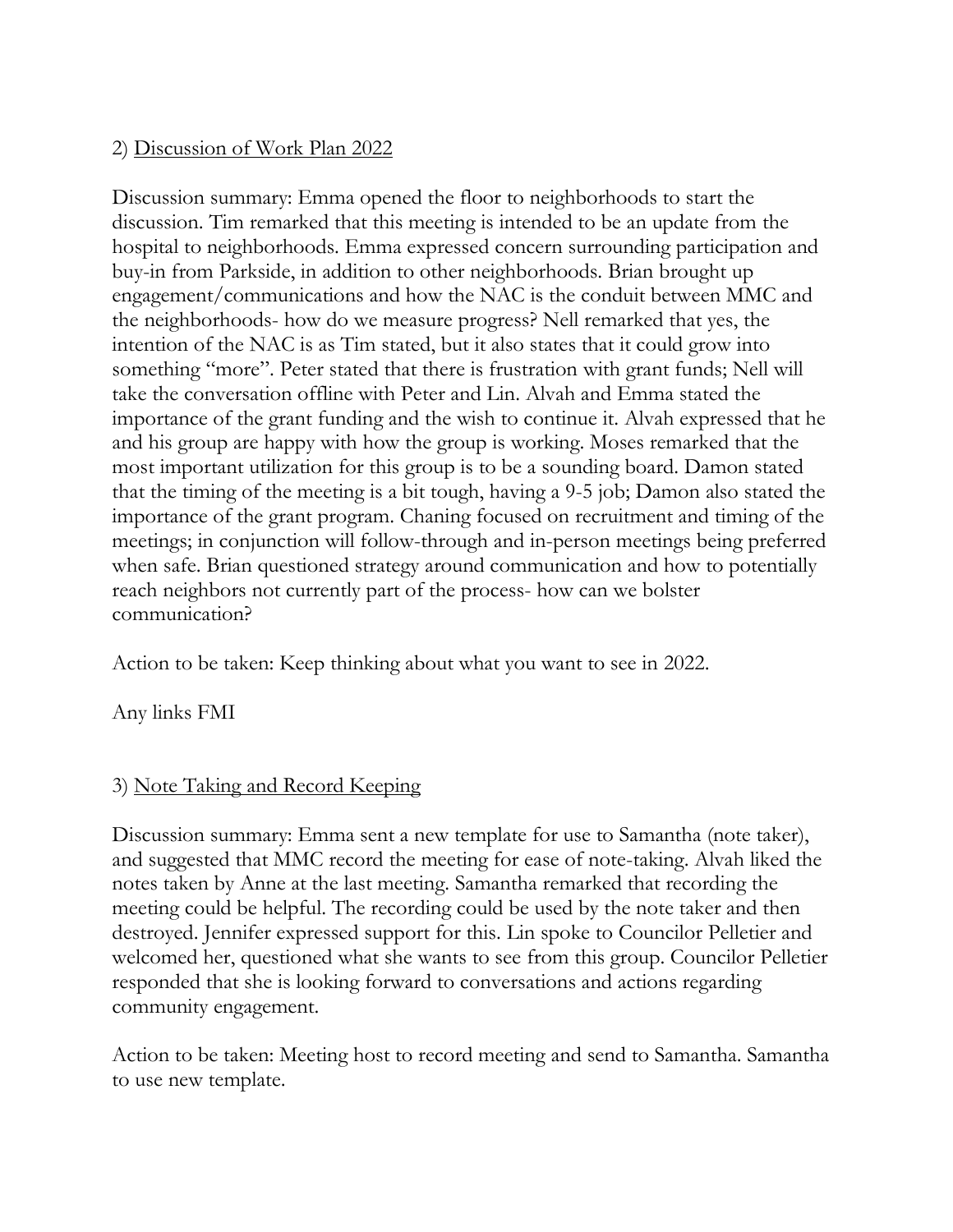Any links FMI

#### 4) Evolution into Year 4

Discussion summary: Emma reviewed that the charter states monthly meetings during construction, quarterly during non-construction. Tim expressed that the group is what it is, and what it's going to be, and expressed concerns on clarity and impact of  $\frac{923}{}$ ? Congress St. Emma invited Walter to share anything. Walter's report:

- 1- concrete pour today, Dec 8th
- 2- concrete pour Dec  $14<sup>th</sup>$
- 3- tower crane impacting Congress St pushed back to Dec 17<sup>th</sup>-19<sup>th</sup>, inbound lane effected

Action to be taken: Meeting to be scheduled with Tim, Anne Tucker, Preble St, and others

Any links FMI

### 5) Extra Thoughts

The proposed Recuperative Care Facility at 932 Congress Street was discussed. A collaborative project of MMC, Greater Portland Health (lead partner), and Preble Street, concern was expressed that SJVNA should have been involved earlier in discussion about the focus, operation, roles and responsibilities of the partners, and impact on the neighborhood. In addition, clarification is needed on any interrelationship between the recuperative care beds and the planned "public health enter" on the first floor. After some discussion, it was Agreed that a follow up meeting would be held, with a report back to the full NAC.

Emma thanked everyone. Other thanked Emma for her service at co-chair.

Action to be taken: Meeting to be scheduled with Tim, Anne Tucker, Preble St, and others

Any links FMI

Next meeting: January 12, 2022 @ 12pm Submitted by: Samantha Ward On date: December 8, 2021